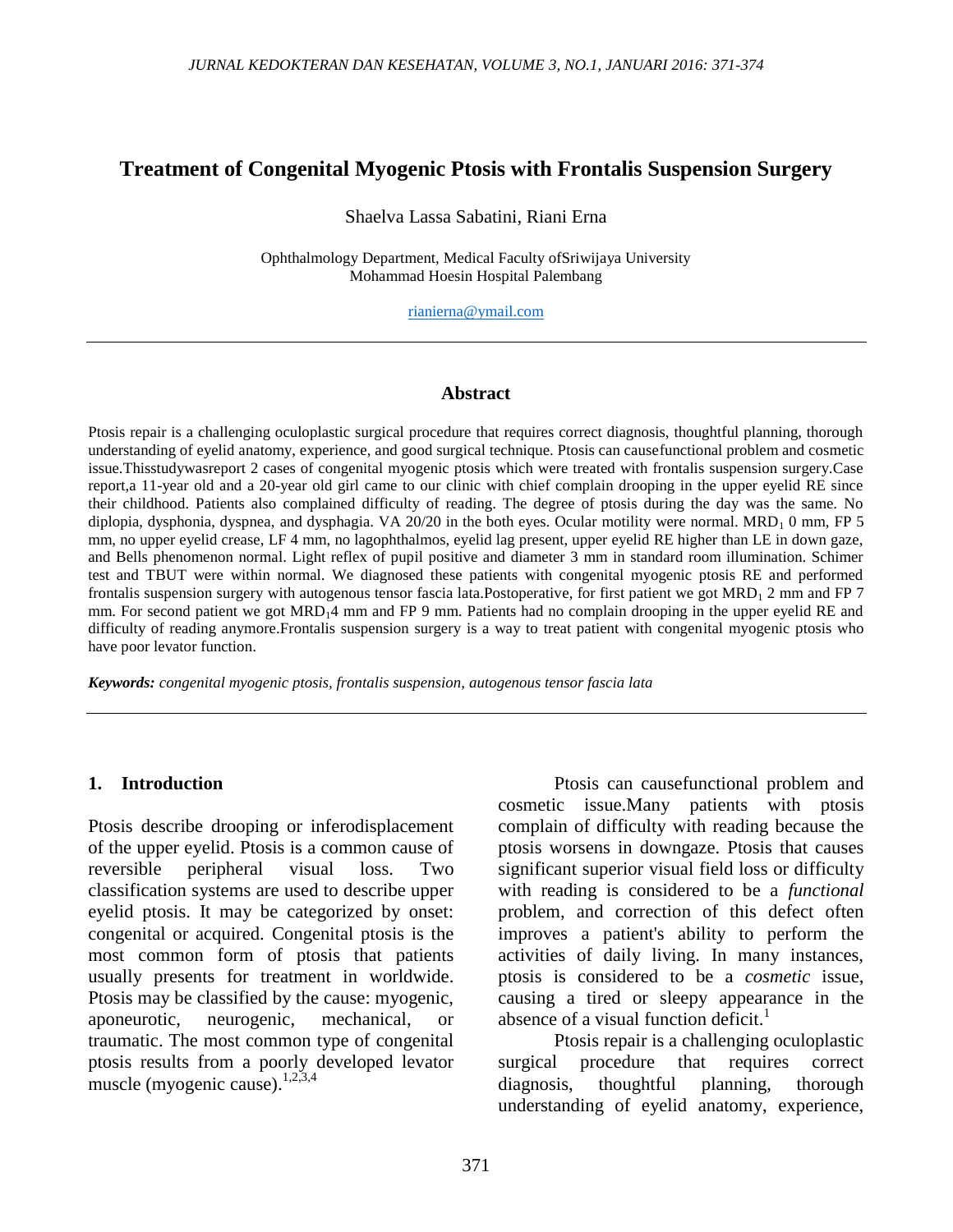and good surgical technique. Levator function is the most important eyelid measurement in terms of surgical planning. Frontalis suspension surgery performedwhen levator function is poor or absent. When levator function is poor, the surgeon shouldconsider utilizing the accessory elevators of the eyelid. Autogenous fascia lata graft is the gold standard for use in frontalis suspension surgery. $1,2,4,5,6$ ,

## **2. Methods**

Thiscase report was conducted on 2 patients whocame to Mohammad Hoesin Hospital Palembang at 2014. A 11-year old and a 20-year old girl complained drooping in the upper eyelid RE since their childhood. Patients also complained difficulty of reading. The degree of ptosis during the day was the same. No diplopia, dysphonia, dyspnea, and dysphagia.

Ophthalmology examination were visual acuity (VA), ocular motility, margin reflex distance 1 ( $MRD_1$ ), fissure palpebral (FP), upper eyelid crease, levator function (LF), the presence of lagophthalmus, the presence of eyelid lag, Bells phenomenon, and the examination of light reflex of pupil. Ancillary tests were tear film evaluation which were Schimer test and tear break-up time (TBUT).

VA 20/20 in the right and left eyes in both patients. Ocular motility were normal. In the right eye in both patients  $MRD<sub>1</sub>0$  mm, FP 5mm, no upper eyelid crease, LF 4 mm, no lagophthalmos, eyelid lag present, upper eyelid RE higher than LE in down gaze, and Bells phenomenon normal. Light reflex of pupil positive and diameter 3 mm in standard room illumination. Schimer test and TBUT were within normal. For first patient,  $MRD<sub>1</sub>$  in the left eye was 3 mm and for second patient,  $MRD<sub>1</sub>$ was 5 mm. We diagnosed these patients with congenital myogenic ptosis RE and performed frontalis suspension surgery with autogenous tensor fascia lata.

The postoperative results were considered as good if  $MRD_1$  was  $4.0\pm0.5$  mm  $(3.5-4.5 \text{ mm})$  and symmetry  $\leq 1$  mm; fair if  $MRD_1$  was  $2.5 \pm 0.5$  mm (2-3 mm) and symmetry 1.5 to 2.0 mm; and poor if  $MRD_1$  was <2 mm and symmetry  $<$ 2 mm.<sup>4</sup>

### **3. Result**

Frontalis suspension surgery with autogenous tensor fascia lata was performed in 2 patients with congenital myogenic ptosis RE. After performed frontalis suspension surgery, for first patient we got  $MRD_1$  2 mm and FP 7 mm (Fig.1). For second patient we got  $MRD_1$  4 mm and FP 9 mm (Fig.2). Postoperative result was fair for first patient and good for second patient.

Patients had no complain drooping in the upper eyelid RE and difficulty of reading anymore. After performed frontalis suspension surgery, patients hadlagophthalmos. But throughout follow up period of 6 months, lagophthalmos were resolved for both patients.



Fig 1. Top: Preoperative photograph of first patient. Bottom: Postoperative photograph of second patient with fair result.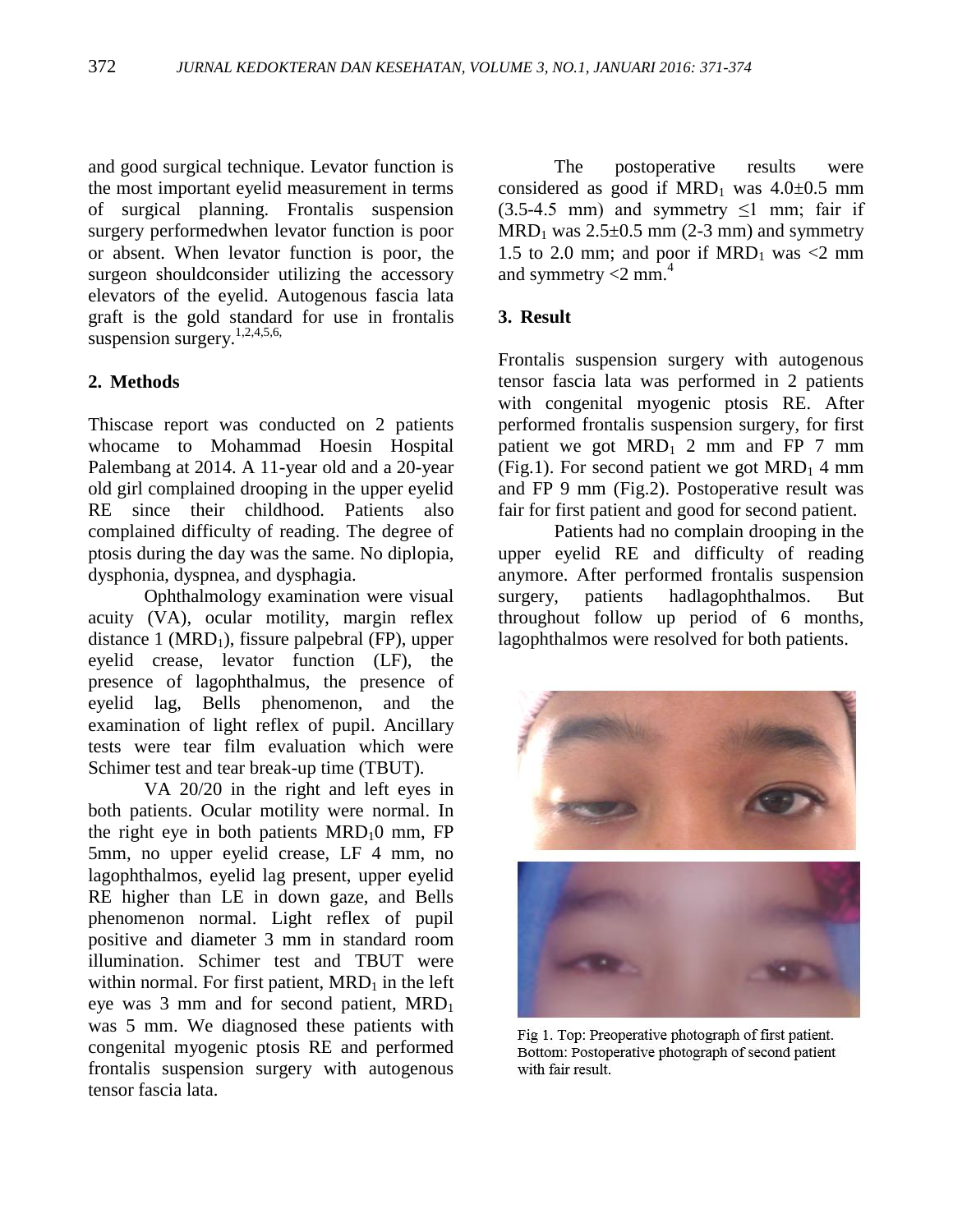

Fig 2. Top: Preoperative photograph of second patient. Bottom: Postoperative photograph of second patient with good result.

#### **4, Discussion**

The results of this study demonstrate that frontalis suspension surgery was succeed for treating patients with congenital myogenic ptosis. Satisfactory surgical results were achieved 100% to both cases. Frontalis suspension surgery are the preferred repair procedures if levator function is poor or  $a$ bsent.<sup>1,2,4,5,6,7</sup>

In this study, frontalis suspension surgery were done only in one eyes of each patients for unilateral ptosis. There is some controversy about whether bilateral frontalis suspension should be performed in patients with unilateral ptosis. Unilateral frontalis suspension surgery results in asymmetry in down gaze because of upper eyelid lag induced by the sling; in addition, there is less stimulus to elevate 1 brow. A bilateral procedure may improve the patient's symmetry, especially in downgaze, but it subjects the normal eyelid to surgical risks. The decision to modify a normal eyelid in an attempt to gain symmetry must be discussed by the surgeon and patient.<sup>1</sup>

Lagophtalmos following ptosis repair is most common in patients with decreased levator function. But this condition is usually temporary. After performed frontalis suspension surgery, patients hadlagophthalmos. Lagophthalmoswas treated with lubricating ointment. But throughout follow up period of 6 months, lagophthalmos were resolved for both patients.<sup>1</sup>

The gold standard for use in frontalis suspension surgery is autogenous fascia lata graft.Previous study showed that the highest success rates were achieved by using autogenous fascia lata in frontalis suspension surgey. Autogenous fascia lata graft has shown the best long-term results but requires harvesting and additional surgery.Banked fascia lata may be obtained from a variety of sources. Various synthetic materials have been developed as an alternative for frontalis surgery. Wasserman BN, Sprunger DT, and Helveston EM compared various materials used in frontalis suspension surgery for incidence of infection and/or granuloma formation and incidence of recurrent ptosis. Of the materials compared in that study, autogenous fascia lata may be the material of choice for frontalis suspension surgery in congenital ptosis.  $\frac{1,4,7,8,9}{1,4,7,8,9}$ 

Synthetic materials such as silicone rods are commonly used. Silicone rod may improve eyelid elasticity, has little tissue reaction and allow easier adjustment or removal if necessary. Rizvi SA, Gupta Y, and Yousuf S evaluated the safety and efficacy of silicone rod in frontalis suspension surgery for severe congenital ptosis. Frontalis suspension surgery using silicone rod was performed to 46 patients with severe congenital ptosis. The results were that its procedure is a safe and effective surgery, with few complications and easy removal and adjustment. Silicon rod can be an alternative beside the use of autogenous fascia lata graft because fascia lata is difficult to harvest,